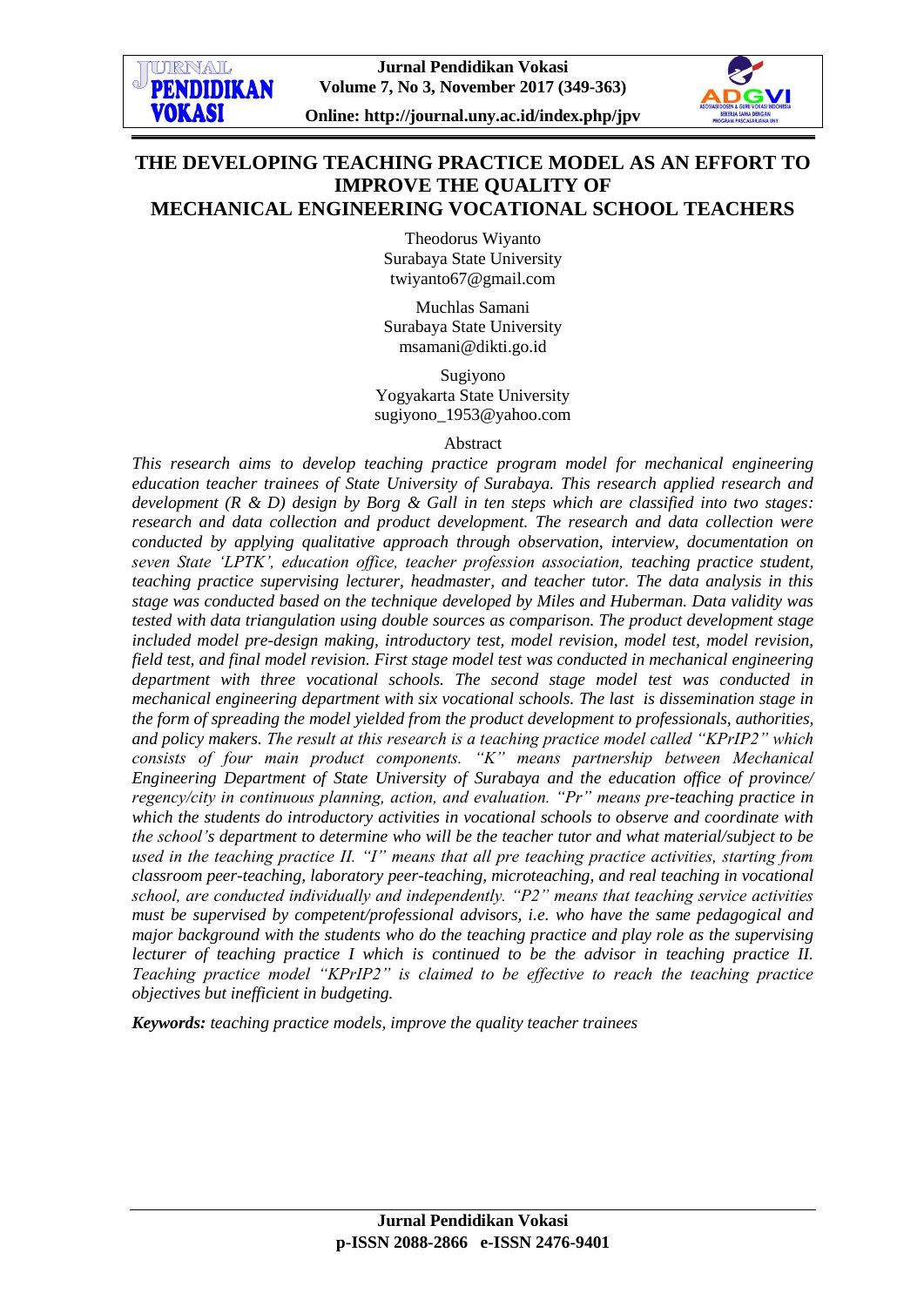### **INTRODUCTION**

Hammond & Bransford (2005, p. 2) stated that: "Education is increasingly important to success of both individuals and nation." The success of a person or a group of person in a nation or in a country was heavily influenced by the education that the citizens got. A qualified education was the key answer for all the problems that a country or a nation encountered from one generation to another.

Teachers/instructors/educators had a strategic role in the formal education. Alcorn (1999, p. 23) stated that in any cases the quality of an educational system in overall was heavily related to the quality of the teachers; therefore, the improvement of the education quality should be improved in accordance with the improvement of the teacher quality.

Rizali, Indra, & Dharma (2009, p. 3) also stated that the the education quality of a country depended on the quality of the teachers and the quality of the teachers was determined by the teachers' willingness to improve their quality. In other words, the teachers should the agents of change for themselves before they became the agents of change for their nation. In addition, Fullan (2007, p. 115) stated that: "Educational change depends on what teachers do and think – it's as simple and as complex that. It would all be so easy if we could legislate change in thinking. Classrooms and schools become effective when (1) qualitiy people are recruited to teaching, and (2) the workplace is organize to energized teachers and reward accomplishments. The two are intimately related. Professionally rewarding workplace conditions attract good people."

No matter how the story and the situation had gone, the profession of a teacher still became an important part in the educational process within a school. Therefore, in each of the issues regarding the process, the educational results or impacts were always associated to the to the teachers' quality or professionalism.

Based on the testing performed by the National Department of Education in order to find the level of teachers' feasibility and competence in 2009 (Dharma, 2009), the results showed that around 77.85% of the elementary school teachers were not feasible to teach due to the lack of requirements. In

addition, the teachers' level of mastery toward the subjects that they taught were low as well. The results of general test for the kindergarten/elementary school teachers were 34.26 in average, while for the teachers from the other degrees were 40.15 in average. The score for the mastery of math and science subject was low as well, namely 22.33 in average. Another fact found by Samani (2012, p. 219) mentioned that the scores of teachers' UKA based on the location where they taught were in average as follows: kindergarten teachers 58.10%; elementary school teachers 36.40%; junior high school teachers 45.00%; senior high school teachers 48.80%; vocational high school teachers 48.80%; and difable school teachers 48.30%. The low percentage of the teachers' UKA scores triggered several questions such as, "What were the graduation standards of LPTK where they learned?" and "What were the coaching activities that they provided in the school where they taught?"

Responding to the polemic regarding the teachers' low quality, the General Chief of Indonesian Teachers Club, Dharma (2009) stated that the problems that the teachers encountered were very complex. The teachers came from different educational background, there had not been any education or training in order to update the teachers' knowledge and the Institution of Educational Staff Training (*Lembaga Pendidikan Tenaga Kependidikan* or *LPTK*) as the institution that educated the teachers was considered not having a satisfying quality for generating the well-qualified teachers.

Responding the society's concern regarding the polemic of the teachers' low quality, Jalal & Bisri (2001) mentioned that in order to improve the teachers' professionalism quality, at least there were 4 (four) aspects that should be implemented namely: (1) improving the teacher candidates' quality; (2) improving the teachers' recruitment mechanism; (3) improving the teachers' educational quality; and (4) improving the teachers' professionalism.

In similar tone, Nuh (2010) asserted that in order to improve the teachers' professionalism, there were 5 (five) aspects that should be done namely: (1) improving the Institution of Educational Staff Training; (2) improving the rewards of the profession by means of teacher certification; (3) improving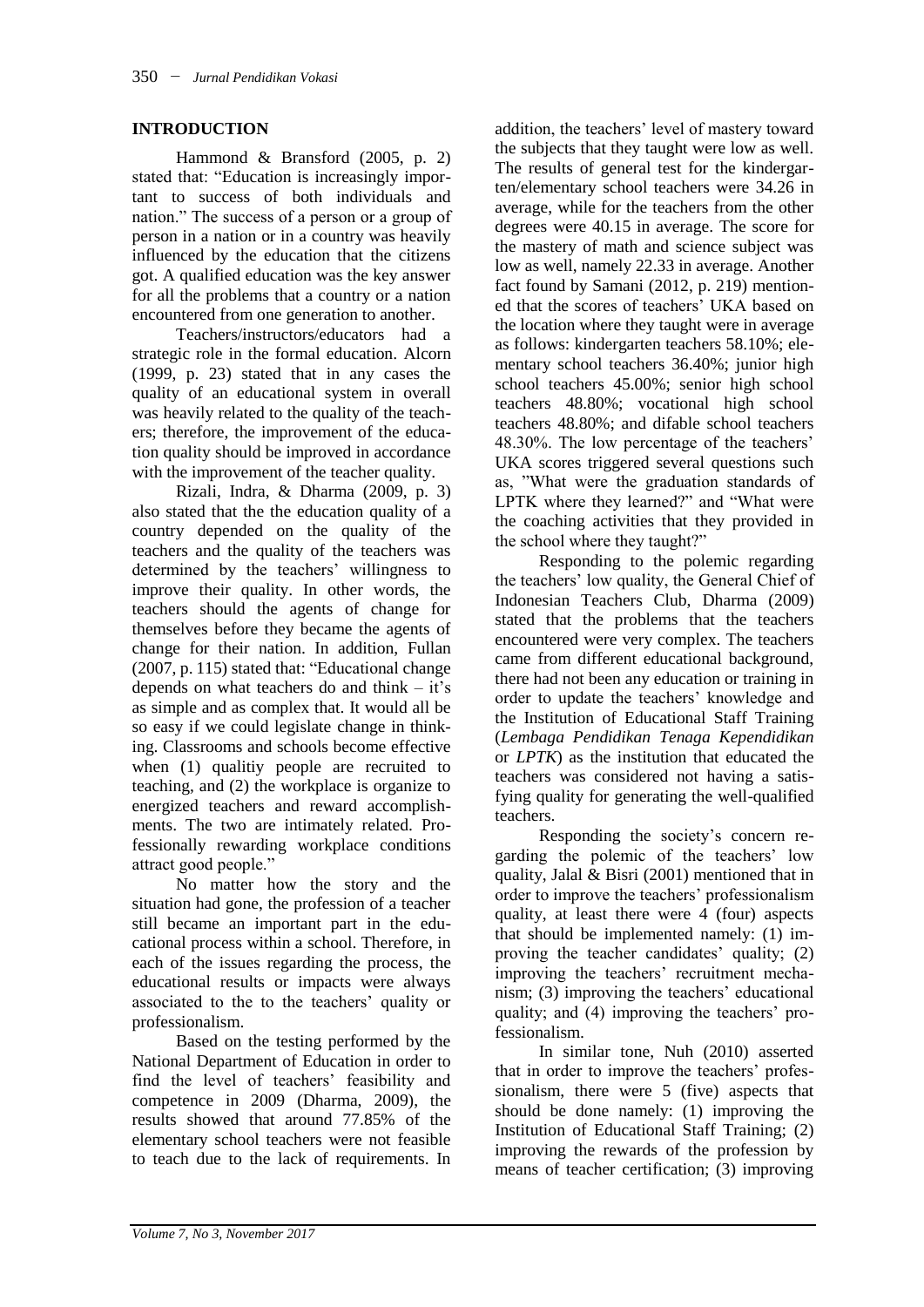the principals' leadership and managerial quality; (4) improving the School Supervisors performance; and (5) distributing the teachers more evenly throughout the Republic of Indonesia. In accordance with Jalal & Nuh (Samani, 2013) also stated that the Institution of Educational Staff Training in Indonesia turned the teachers' education to be so massive that the higher education generating the professional teachers should be strengthened.

On the other hand, another data from Kompas (Anonymous, 2014) mentioned that the data of persons interested in the teacher candidate education of LPTK was improving. The competitive edge (the selection tightness) of the educational study program was 1:140 and it had been beyond the doctoral study program which competitive edge was 1:80. Around 200 of 1500 candidates that attended the enrolled to the study program via achievements results (without attending the enrollment test), the first to the fifth rank had chosen the Faculty of Teachers Training and Education. Based on the data, the researcher found that it had been the time for the government **to** revitalize the teacher candidate higher education and to design specific test in order to screen the teacher candidate. A teacher candidate should not only be intelligent but also should have characters of an educator.

Based on the data in the above explanation, the researcher would like to state that the improvement of teacher quality in the Indonesia should be carried out in at least 2 (two) ways namely: (1) improving the quality of LPTK; and (2) improving the teacher quality by means of certification of teacher profession program (*program sertifikasi profesi guru* or *PPG*). The improvement of teacher quality by means of the certification program still becomes an intriguing national issue. PPG was suspected to not to have automatic impacts on the improvement of teacher performance quality (Kompas, January  $8<sup>th</sup>$ , 2011, p.12).

The program of teacher certification had been implemented according to the mandate of Law Number 14 Year 2005 Regarding Teachers and Lecturers (Depdiknas, 2005), Government Regulation Number 14 Year 2005 Regarding the National Standard of Education and Government Regulation Number 74 Year 2008 Regarding Teachers (Presiden

RI, 2008). In the recent time the teacher certification has been carried out in 2 (two) ways. The first one is the in-service teacher certification which has been implemented based on the Regulation of the Minister of National Education Number 16 Year 2007 Regarding the Academic Qualification Standard and the Teacher Competence (Menteri Pendidikan Nasional, 2007). Then, the second one is the pre-service teacher certification that has been implemented based on the Regulation of the Minister of National Education Number 8 Year 2009 regarding the Program of Professional Education for the Pre-Service Teachers (Menteri Pendidikan Nasional, 2009).

In the mean time, the program of LPTK quality improvement had not been heard nationally, whereas, the existing program depends on the policy of each LPTK including the Surabaya State University. Suparlan (2008, p. 165) argued that the teachers' ability did not only count on the output resulted by LPTK (pre-service training and education). The pre-service training institutions and the in-service training institutions should cooperate from one to another altogether with the users (schools) of teacher candidates (on the job training).

The Department of Engineering Education (*Jurusan Pendidikan Teknik Mesin* or JPTM), Surabaya State University, was established based on the Minister of PTIP Letter of Decree No. 128 issued on December  $24<sup>th</sup>$ , 1964; the department had two study programs, namely the undergraduate program of Engineering Study Program and the diploma program of Engineering. Each of the study programs had two concentrations namely Techniques of Automotive Machine (*Teknik Otomotif Mesin* or TOM) and Techniques of Productive Machine (*Teknik Mesin Produksi* or TMP). Then, the department turned into the Department of Engineering and consisted of the undergraduate program of Engineering Education Study Program only. The study program was mandated to generate the teachers or the teacher candidates in the vocational high schools or similar degrees.

Based on the Law Number 20/2003 regarding the National Education System Article 18 (Department of National Education, 2003), vocational high schools were a form of middle-degree education. Vocational high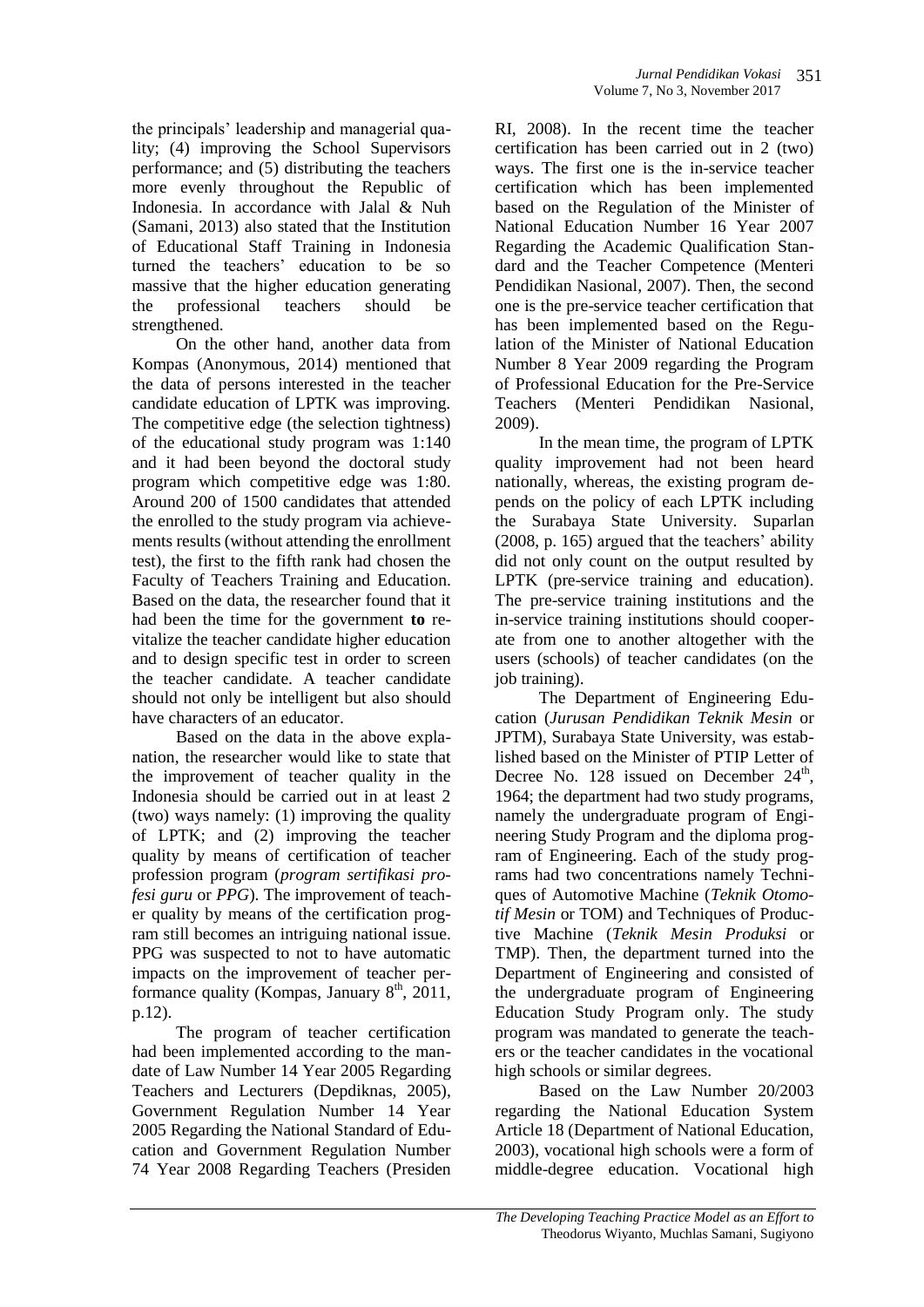schools were educational institutions that affored to provide an experience of direct practice to the learning participants in order to develop their ability so that the learning participants would have the necessary skills in their related occupations. The Regulation of Minister of National Education Number 22 Year 2006 Regarding the Competence Standard of Educational Unit Graduation explained the objectives of vocational high schools/ *madrasah ibtidaiyah kejuruan* (Department of National Education, 2006) as follows: to improve the intelligence, knowledge, attitude, personality, noble characters and skills of independent living and attending the higher education according to the vocation. The curriculum structure of vocational high schools was directed in such a way that the graduates might work effectively and efficiently in order to develop their skills and capabilities, to have high stamina, to master the domain of expertise and the foundations of knowledge and technology, to have high work ethic, to be able to communicate according to the occupational demands and to have the self-development ability.

Attending to the educational objectives of vocational high schools that had 2 (two) domains namely theory and practice, then it was assumed that the process of teacher candidates education should be different in terms of attending to the ability of the two domains equally. This matter also implied that the educational process of vocational high school teacher candidates should be quite different (peculiar) in comparison to the teacher candidates of the other educational degree (senior high schools). In relation to the peculiar educational process, the researcher was interested to have deeper view on the process of vocational high school teacher candidates education in LPTK, especially in the implementation of Teaching Practice Program (*Program Pengalaman Lapangan* or PPL).

Teaching Practice Program was a prerequisite domain that the students of undergraduate program should take and in order to take the course all of the applicant students should finish all of the educational course. Teacher Practice Program was a peculiar course because the course had been a culmination of the theoretical and the practical learning experience in developing the students competence so that they would be prepared to be professional teaching staffs. Teaching Practice Program was one of the curricular activities that demanded the synergy between the theoretical mastery and the practice; as a result, the course demanded serious attention synergically, directedly and guidedly from all of the related elements (LPTK, the Office of Education and Partner Schools). Teaching Practice Program provided direct experience toward for the students in terms of direct practice (internship) in being teaching staffs (teachers and non-teachers) in the campus and in the practical school so that they would have pedagogic, personality, social and professional competences as being quoted in the Government Regulation Number 19 Year 2005 regarding the National Standard of Education.

The position of Teaching Practice Program course was heavily important in the curriculum structure of the educational study because the course contained two professional (domain of study) and pedagogic competence mastery, in which the implementation involved the other party (vocational high schools). On the contrary, the practical condition in the field frequently encountered "complaints" reported by several officials of vocational high schools regarding the low quality of the students sent for the implementation of Teaching Practice Program (the complaints were such as: the students were lack of teaching material mastery (professional competence) especially in the practical subjects in the garage/laboratory, the students were lack of variation of learning method variation and class management (paedagogic competence), the students were lack of motivation to learn more and of self confidence (personality confidence) and the students were inclusive in the communication (social competence) during the teaching practice in the partner schools. Even in an extreme manner one of the officials from the state vocational high schools in Surabaya stated that for the next year his school would not accept the applicants from the Teaching Practice Program if the quality of the applicants had not been improved yet.

Samani (2011) illustrated the teachers who still had the main role in the formal education (school) and the role of Teaching Practice Program for the teacher candidates shows in Figure 1.

The illustration in the Figure 1 was in accordance with and was supporting the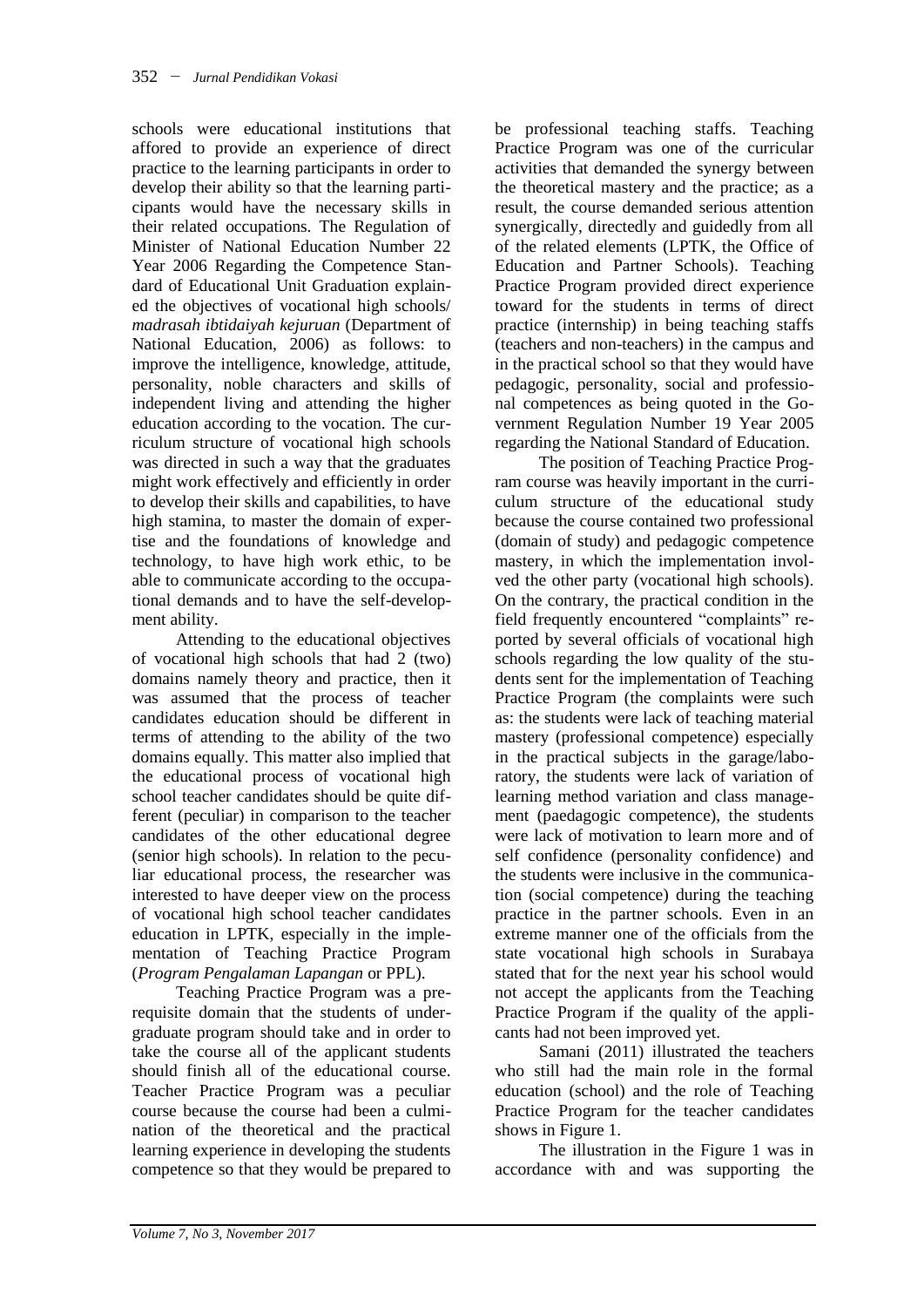opinion of Nuh and Jalal that teachers were still the main factor in formal education/ school so that LPTK should prepare the Teaching Practice Program as maximum as possible in order to be ableto generate the competent teacher candidates.





The implementation of Teaching Practice Program in Surabaya State University in the present time implemented the Teaching Practice Program I and the Teaching Practice Program II that belonged to the Scientific and Skills Course (*Matakuliah Keilmuan dan Keterampilan* or MKK) with the credit load 2 for each of the course. Teaching Practice Program I contained the simulation activities of peer teaching and micro teaching in the campus. All of the activities in Teaching Practice Program I were implemented by the lecturers from the related study programs without involving the external party. On the other hand, Teaching Practice Program II contained the internship/practical activities in the partner schools in order to attain the direct teaching and nonteaching experience. Then, the model of Teaching Practice Program in the Surabaya State University was drawn in the following pictures:





Figure 2. The Model of Recent Teaching Practice Program in the Department of Engineering

The model contained 3 (three) domains. The domain "K-" implied the cooperation established between LPTK and school (vocational high schools) in the form of MOU of

Teaching Practice Program II Implementation. The schools were never involved in the aspects of Teaching Practice Program planning and evaluation. Then, the researcher found a fact that LPTK had never been in any cooperation with the Office of Education in the Province/County/City and the Association of Teachers (PGRI) in terms of Teaching Practice Program planning, implementation and evaluation.

The domain "I-" (individual "minus") implied that the Teaching Practice Program activities that should be implemented by each of the students individually turned out to be different; not all of the students implemented the simulation activities of micro-teaching in Teaching Practice Program I due to the multiple limitations. In addition, the simulation of peer-teaching was only implemented in the class for the theoretical courses only and, meanwhile, the practical peer-teaching in the laboratory/garage was frequently not implemented due to the multiple limitations.

The domain "P" (Mentors) referred that the mentoring teachers of Teaching Practice Program (*Dosen Pembimbing Lapangan* or DPL). In the Teaching Practice 1, the one who had the main role was only the mentoring lecturers who had been appointed by chief of each department with the ratio 1:10.

Meanwhile, on Teaching Practice Program II, the Mentoring Lecturer 2 was appointed by the UPT-4 based on the recommendation from the chief of department with the ratio  $1:20 - 1:40$  (not ideal). The Mentoring Teacher 2 only performed the administrative role namely companying, supervising and withdrawing the students from the partner schools. The one who had the important role in Teaching Practice Program II was "Sudden Mentoring Lecture" (*DPL Luar Biasa* or supervising teacher).

From the recent condition, the teacher found that not all of the Mentoring Lecturer 1 was assigned (appointed) as the Mentoring Teacher 2. In addition, Mentoring Lecturer 2 usually had educational background that was different from the students; as a result, the guidance of Teaching Practice Program did not operate fluently especially in relation to the subject materials of Teaching Practice Program.

In order to prove such condition, the researcher performed a preliminary study by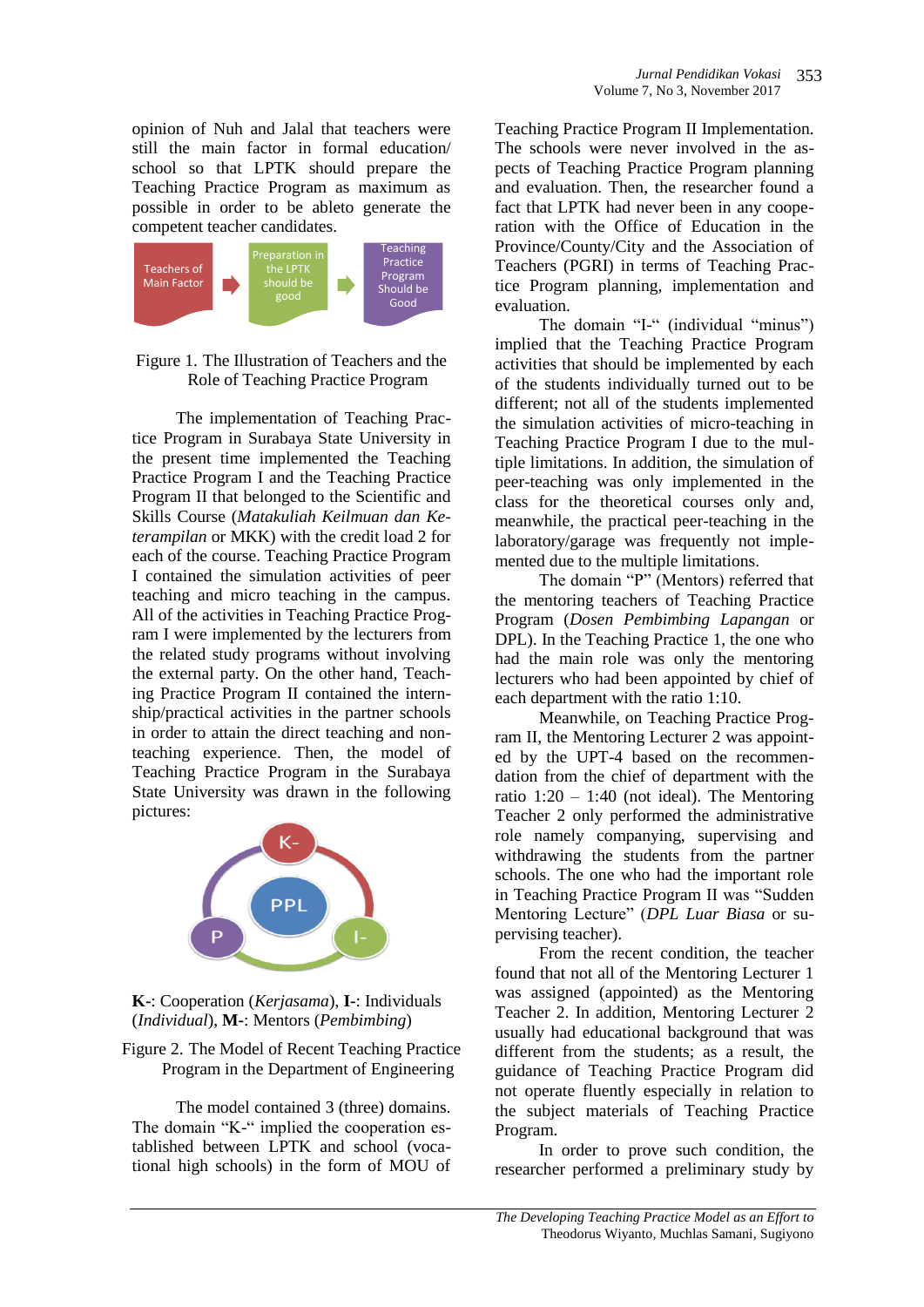means of pre-survey. Pre-survey was implemented internally and externally. The internal pre-survey was performed by means of interview toward the students who had performed Teaching Practice Program, the Mentoring Lecturer 1 and the Mentoring Lecture 2. Then, the external pre-survey was performed by means of interview toward the officials/supervising teachers of vocational high schools and the 7 managers of State LPTK in Java.

From the internal pre-survey, the researcher found that 80% of the students who had taken the Teaching Practice Program course stated that they were less satisfied toward the implementation of Teaching Practice Program I in the campus and the reasons were the low amount of time allocated for implementing the peer-teaching simulaton, the unsynchronized materials of Teaching Practice Program I and the partner schools of Teaching Practice Program II, the low competence of Mentoring Lecturer 1, the total absence of school involvement and the total absence of school orientation or observation before they were deployed to the vocational high schools. On the contrary, from the interview with the Mentoring Lecturer 1 the researcher found that the low numbers of the students who attended the peer-teaching simulation was due to the unscheduled activities of Teaching Practice 1 in the course schedule provided by the department; as a result, the students did not have the scheduled space and time for the simulation.

From the external pre-survey, the researcher found that 90% of the students were less satisfied toward the implementation of Teaching Practice Program II. According to the researcher' diagnosis, the causes were as follows: the extremely short period of Teaching Practice Program II implementation in the partner schools (2 months), the unsynchronization between the materials that had been taught in the Teaching Practice 1 and the school condition, the practical learning facilities in the campus that were lack in terms of quality and quantity, the Mentoring Lecturer 2 who had different educational background from the one of the students, the different learning format between the simulation in the campus and the one of the partner schools and the students' lack of confidence when they were asked to teach the practical subjects /competence in the garage or laboratorium.

From the external pre-survey in several state LPTK located in Java, the researcher found that several LPTKs had different model of Teaching Practice Program implementation and the differences were found in the name of the course, the form of implementing organization, the academic load, the period allocated for the program, the duration of imple-mentation period, the program requirements and the program passing grade. In addition, the researcher also found specific matters such as pre-Teaching Practice Program activities (the program should be conducted as early as possible), study program-based Teaching Practice Program, inter-university cooperation, offices of education and associations of school and profession.

Based on the results of the pre-surveys, the researcher assumed that the similar activities in terms of generating the vocational high school teacher candidates in the engineering study program should be "managed" by means of similar approaches in the educational standard so that the related institutions would be able to generate the standardized vocational high school teacher candidates.

Based on the rationality that teachers still held the key rolein improving the quality of Indonesian human resources, the LPTK should be qualified as well in terms of improving the Teaching Practice Program activities as the peculiar character of LPTK. The pursuit should be implemented seriously and maximally.

### **RESEARCH METHOD**

The research implemented the Research and Development (R&D) method proposed by Borg & Gall because the method was in accordance with the objective of the research, namely to generate a model of Teaching Practice Program that improved the quality of vocational high school teacher candidates in the engineering study program.

According to Borg & Gall (1983, p. 772), the researcher found the following definition: Educational research and development  $(R \& D)$  is process used to develop and validate educational products. Unfortunately, R & D still plays a minor role in education. Less than one percent of education expenditures are for this purpose, This is probably one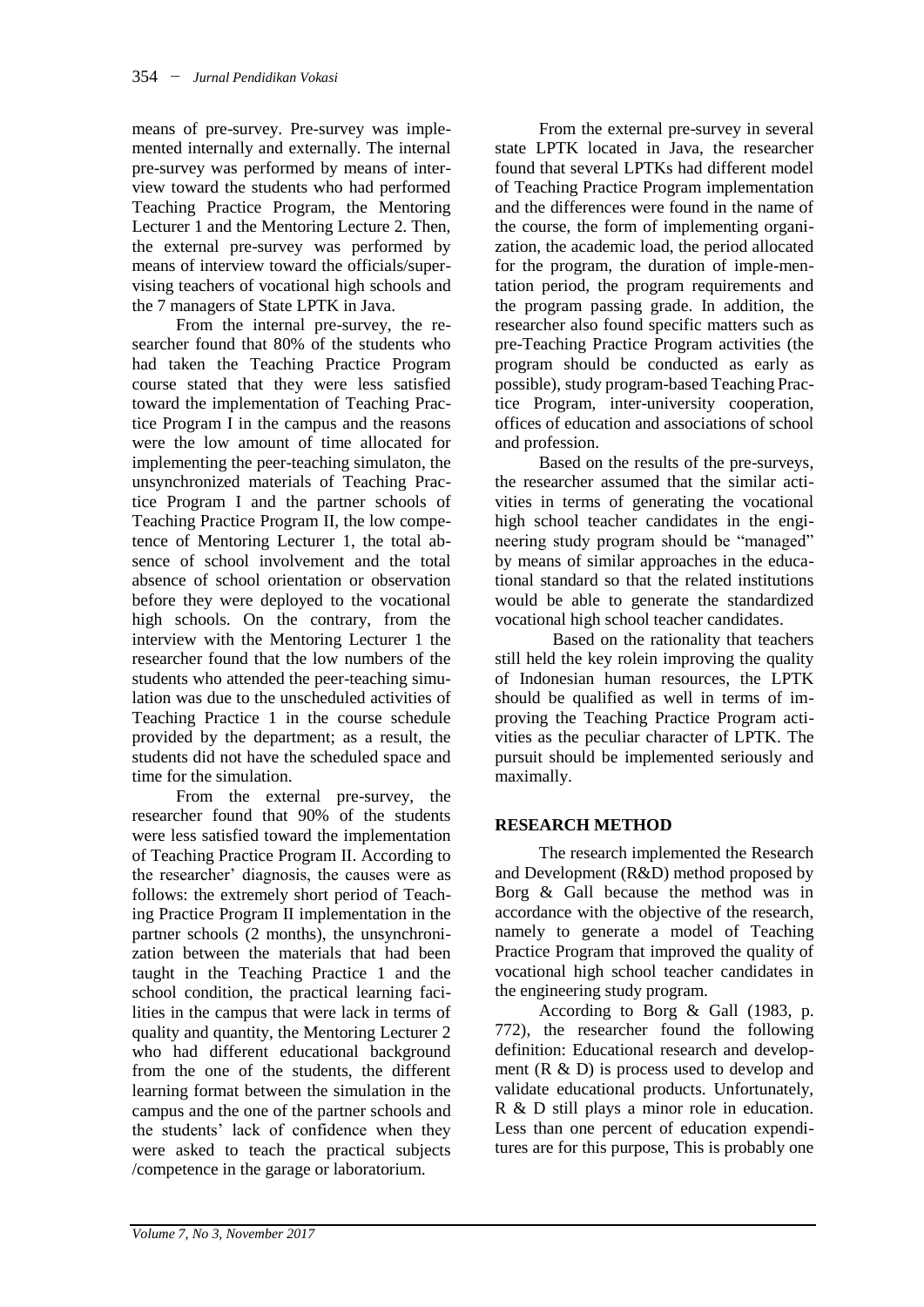of the main reason why pregress in education has lagged far behind progress in other field.

Furthermore, Sugiyono, (2012) stated that the R&D model belonged to the category of "need to do" research, namely a research which results would be used for assisting the implementation of a job so that the product resulted from the R&D research would be more productive, effective and efficient.

Borg & Gall (1983, p. 774) mentioned the phases in a developmental research as R & D cycle. According to Borg & Gall (1983, p. 775) R & D cycle consisted of 10 phases and the phases might be categorized into two stages. The first stage was research and information gathering and the second stage was the product development.

The stage of research and information gathering was to generate a conceptual model for the Teaching Practice Program held by the Department of Engineering Surabaya State University. The conceptual model was attained by means of two-stage descriptive qualitative research method. The first stage was to identify the strength and the weakness of the recent Teaching Practice Program model by means of interview toward all of the program participants. Then, the second stage was to identify the strength and the weakness of the Teaching Practice Program implementation in any LPTK by means of interview, observation and institution documentation. The data that had been attained would be analyzed by means of Miles & Huberman (1992, p. 22) interactive analysis. For the validity inspection, the researcher implemented the triangulation method. Next, the conceptual model would be validated by means of Delphi technique before the implementation of stage I experiment in order to generate the hypothetic model of Teaching Practice Program I or the stage I model.

The stage of product development was to generate the final model of Teaching Practice Program. The final model of Teaching Practice Program was attained by performing the field experiment 1 (limited experiment) in the Department of Engineering and 3 vocational high schools. The results of the first experiment would be discussed in the focus group discussion (FGD) in order to be validated as stage II model. The stage II model would have trial in the stage II experiment (expanded experiment) in the Department of

Engineering and 6 vocational high schools. The results of stage II model experiment would be given suggestions by the stakeholders of Teaching Practice Program such as the expert teams of Teaching Practice Program, the supervising teacher, Mentoring Lecturer 1 and Mentoring Lecturer 2. The results of final suggestion would be regarded the final model of Teaching Practice Program for the Department of Engineering Surabaya State University.

The stage of research and information gathering was implemented by using 10 (ten) instruments and was started from May 2010 until February 2011. On the other hand, the stage of product development was started from February 2011 until December 2012.

### **RESULTS AND DISCUSSIONS**

The conceptual model that had been generated was as follows:



**KK**: partnership cooperation(*Kerjasama Kemitraan*); **Pr**: pre-Teaching Practice Program (Pra-PPL); **LI**: individual training (*Latihan Individual*); **P2**: professional mentor (*pembimbing profesional*)

Figure 3. The Conceptual Model of Teaching Practice Program

The conceptual model consisted of 4 (four) domains namely: partnership cooperation, pre-Teaching Practice Program, individual training and professional mentor. The domain of partnership cooperation referred to the cooperation in the form of MOU between LPTK, offices of education in the province/ county/city level, vocational high schools and association of teacher profession (PGRI). The domain of pre-Teaching Practice Program referred to the activities of identifying as early as possible the vocational high schools as the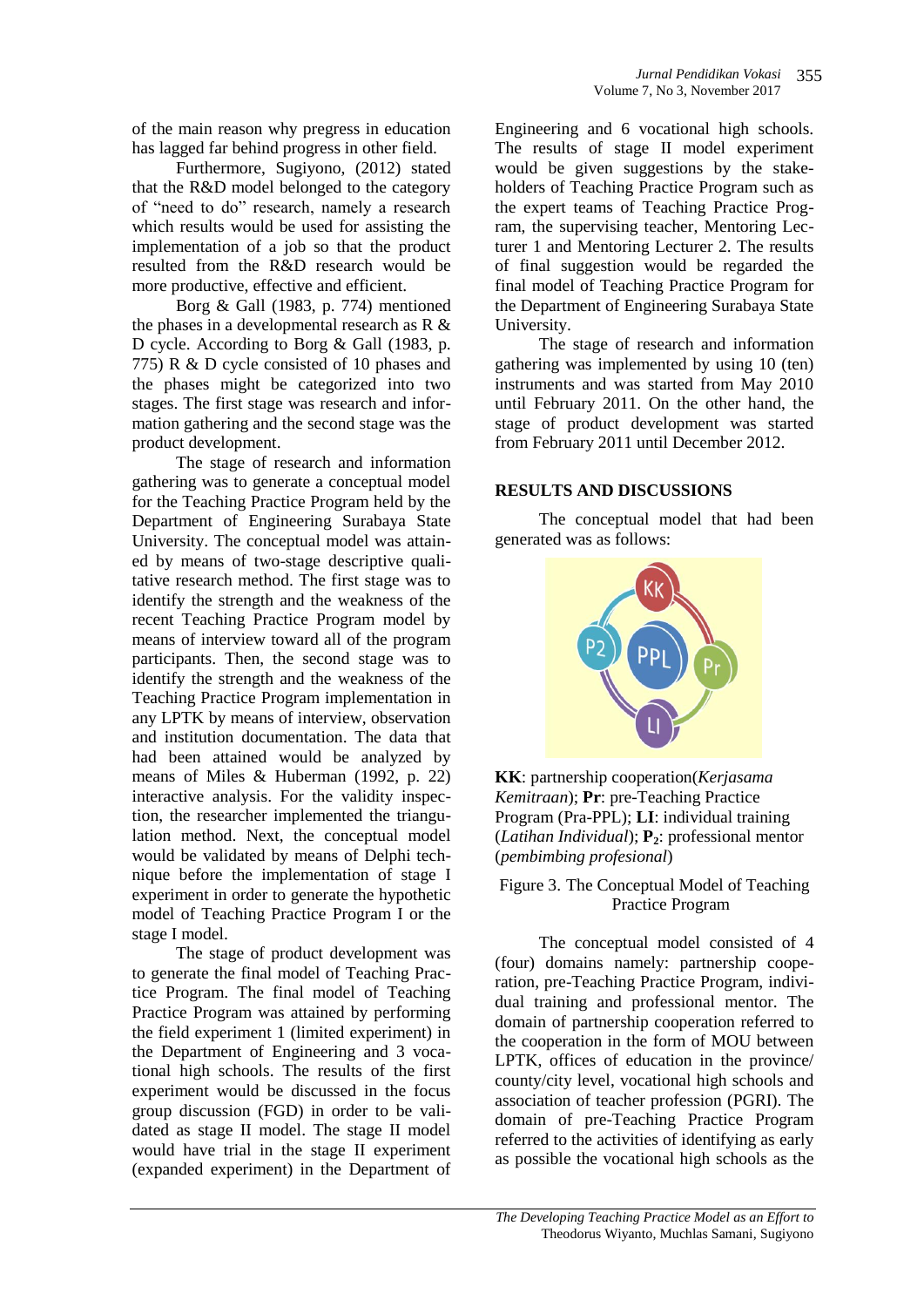actual site of teaching practice provided by Teaching Practice Program II. The domain of pre-Teaching Practice Program was implemented in the initial activities of Teaching Practice Program I with a target that the students had found the schools where they should practice their teaching activities, the materials that they should teach and the supervising teachers that would guide them in the Teaching Practice Program II. The domain of individual practice referred to all of the activities that the students should perform starting from the registration up to the final report. The domain of professional mentor referred to the fact that the students were guided by a mentoring lecturer who was competent and who was highly committed to guide the students as the competent teacher candidates.

After attaining the internal validation (expertise) by means of Delphi technique, the conceptual model would be turned into a hypothetic model which was also statd as the stage I model as follows:



**KK** : partnership cooperation (*kerjasama kemitraan*); **Pr** : pre-Teaching Practice Program (pra-PPL); **LI** : individual training (*latihan individual*); **P2** : professional mentor ( *pembimbing profesional*)

# Figure 4. The Hypothetic Model of Teaching Practice Program

The hypothetic model of Teaching Practice Program was still similar to the conceptual model of Teaching Practice Program which consisted of 4 (four) domains namely: partnership cooperation, pre-Teaching Practice Program, individual training and professional mentor. The difference of the hypothetic model and of the conceptual model was in the details of the domain of partnership cooperation. The partnership cooperation was con-

ducted only between LPTK and offices of education in the province/level/city level in the aspect of implementation. On the other hand, the partnership cooperation between LPTK and vocational high schools was conducted in the aspects of Teaching Practice Program planning, implementation and evaluation.

For the other 3 (three) domains, namely the domain of pre-Teaching Practice Program, individual training and professional mentor, there were no differences in the details.

The stage II model of Teaching Practice Program as the result stage I experiment (limited experiment) and the suggestions from FGD participants was as follows:



### Figure 5. The Model of Stage II Teaching Practice Program

Based on theresults of the interview with the mentoring lecturers of Teaching Practice Program I, the mentoring lecturers of Teaching Practice Program II and the supervising teachers by means of instrument number 8 regarding the guidelines of interview on the effectiveness of Teaching Practice Program model (code PW EF-D-GP, appendix: research instrument) the researchers found several suggestions as follows: the department should increase the amount of socialization of the pre-Teaching Practice Program activities to the mentoring lecturers of Teaching Practice Program, the principals, the supervising teachers and the students of Teaching Practice Program. Another suggestion that the researcher had was that the pre-Teaching Practice Program had attained good suggestions from the vocational high schools and, therefore, the activities should be implemented as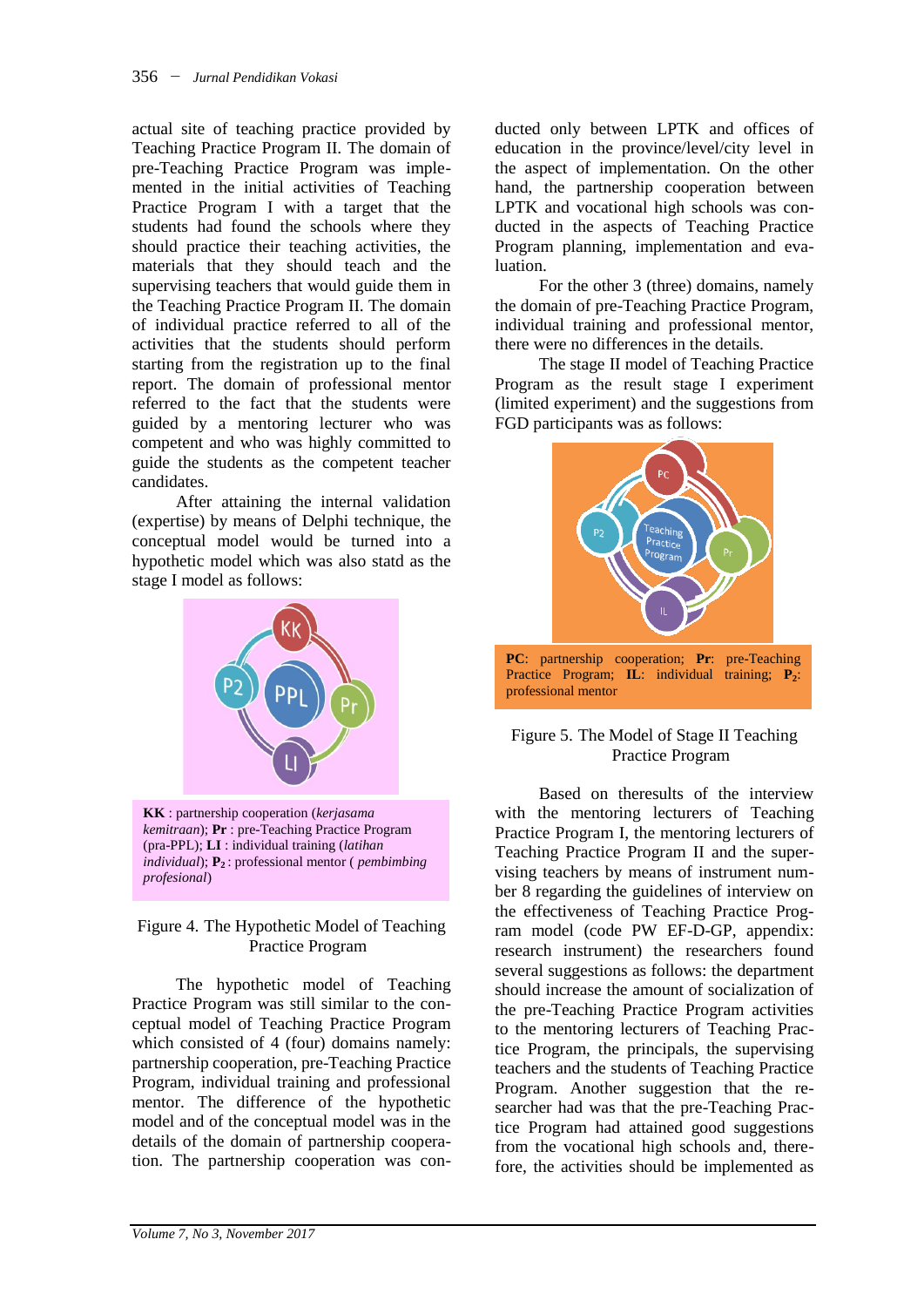well to the next Teaching Practice Program implementation; in fact, the status of the activities should be appointed as the decree of policy-making institutions.

Based on the phases in the stage I experiment of Teaching Practice Program model and the stage II experiment of Teaching Practice Program model, the researcher defined the final model of Teaching Practice Program model for the Department of Engineering Surabaya State University as follows:



Practice Program; **IL**: individual training; **P<sup>2</sup>** : professional mentor

#### Figure 6. Final Product of Teaching Practice Program Model for the Department of Engineering Surabaya State University ("KPrIP2")

Based on the trials toward Teaching Practice Program from the recent Teaching Practice Program model in the Department of Engineering, the conceptual model, the hypothetic model (stage I model), the stage II model and up to the final Teaching Practice Program model ("KPrIP2"), in general there had not been many changes or developments. The main model had not been changed and consisted of 4 (four) domains namely partnership cooperation (LPTK), offices of education in the province/county/city level and vocational high schools), pre-Teaching Practice Program, individual training and professional mentor.

The changes that had been occured were namely as follows: the absence of the association of teacer profession (PGRI) in the partnership cooperation, the changes of time allocation for the pre-Teaching Practice Program activities from one month into two weeks and the needs for more intensive socialization on the pre-Teaching Practice Program activities to the students, mentoring lecturers, offices of education in the province/county/ city level, the officials of vocational high schools and the supervising teachers. How ever, another matter that should be given certain attentions and notes was that whatever Teaching Practice Program model that had been resulted the necessary follow up should be consistence and continuity in implementing the model that had been resulted.

The objective of Teaching Practice Program in the Department of Engineering Surabaya State University was to prepare the students to be teaching staffs (teachers/nonteachers) who had professional, paedagogic, personal and social competences. The achievement of the objective of Teaching Practice Program in the Department of Engineering Surabaya State University might be viewed effectively from two parameters. The first parameter was the achievement of 12 (twelve) product specifications that had been planned in Chapter 1. The second parameter was the results of interview on the effectiveness of Teaching Practice Program model with the mentoring lecturers of Teaching Practice Program and the supervising teachers based on the instrument number 8 encoded: PW EF-DP-GP.

Based on 12 product specifications that had been developed and based on the final product of Teaching Practice Program entitled "KPrIP2" that had been defined, the outline of model effectiveness was given as follows Table 1.

Table 1. The Details on the Effectiveness of Teaching Practice Program Model

| No. | The Product Specifications that Had been<br><b>Planned</b>                                                                                                              | The Product Specifications that Had been<br><b>Resulted</b>                                                                                                                                          | <b>Note</b>       |
|-----|-------------------------------------------------------------------------------------------------------------------------------------------------------------------------|------------------------------------------------------------------------------------------------------------------------------------------------------------------------------------------------------|-------------------|
|     |                                                                                                                                                                         |                                                                                                                                                                                                      |                   |
|     | The Teaching Practice Program Activities<br>were planned and implemented by involving<br>the offices of education in the<br>province/county/city level, vocational high | The Teaching Practice Program activities were<br>planned and implemented only by involving the<br>officess of education in the province/county/city and<br>the vocational high schools under an MOU. | Less<br>Effective |

*The Developing Teaching Practice Model as an Effort to* Theodorus Wiyanto, Muchlas Samani, Sugiyono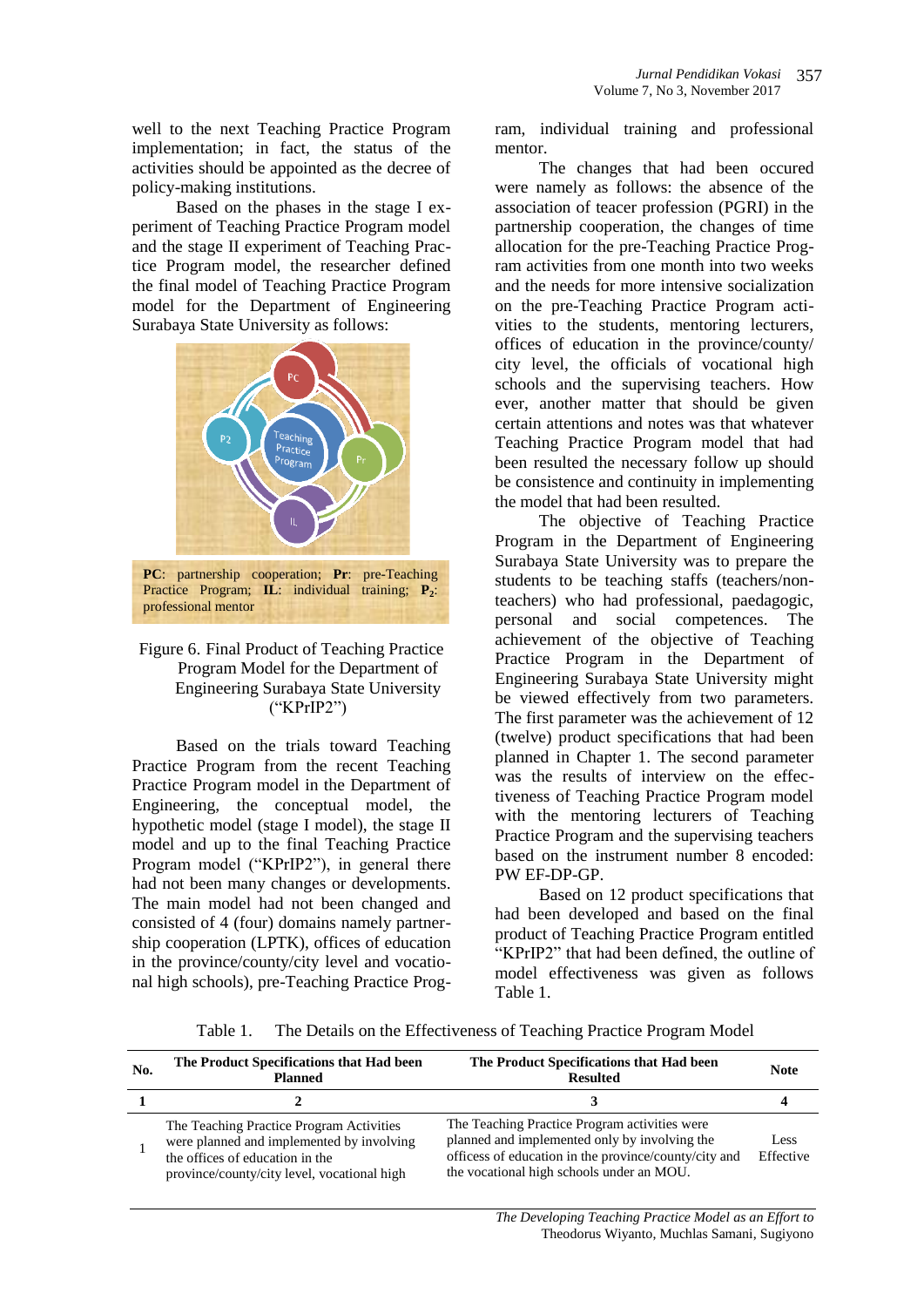| No. | The Product Specifications that Had been<br><b>Planned</b>                                                                                                                                                                                                                                                                                                                                         | The Product Specifications that Had been<br><b>Resulted</b>                                                                                                                                                                                                                                                                                                                                                                                                                                                                                                                                                                                                                  | <b>Note</b>       |
|-----|----------------------------------------------------------------------------------------------------------------------------------------------------------------------------------------------------------------------------------------------------------------------------------------------------------------------------------------------------------------------------------------------------|------------------------------------------------------------------------------------------------------------------------------------------------------------------------------------------------------------------------------------------------------------------------------------------------------------------------------------------------------------------------------------------------------------------------------------------------------------------------------------------------------------------------------------------------------------------------------------------------------------------------------------------------------------------------------|-------------------|
| 1   | 2                                                                                                                                                                                                                                                                                                                                                                                                  | 3                                                                                                                                                                                                                                                                                                                                                                                                                                                                                                                                                                                                                                                                            | 4                 |
|     | schools and association of professional<br>teachers (MOU).                                                                                                                                                                                                                                                                                                                                         |                                                                                                                                                                                                                                                                                                                                                                                                                                                                                                                                                                                                                                                                              |                   |
| 2   | All of the administrative activities in Teaching<br>Practice Program I and Teaching Practice<br>Program II was performed in online manner.                                                                                                                                                                                                                                                         | The registration of Teaching Practice Program I and<br>Teaching Practice Program II courses had been done<br>in online manner via Surabaya State University<br>Academic Information System. However, the online<br>program had not been able to synergize with the<br>Teaching Practice Program details such as<br>registration requirements, reports and others.                                                                                                                                                                                                                                                                                                            | Less<br>Effective |
| 3   | The Teaching Practice Program requirements<br>were as follows: having been graduated from<br>80 credits with minimum Grade Points<br>Academic 2.0; having been graduated from all<br>of the skill (educational) courses with<br>minimum Grade Point Academic 2.0.                                                                                                                                  | The Teaching Practice Program requirements were<br>as follows: having been graduated from 80 credits<br>with minimum Grade Points Academic 2.0; having<br>been graduated from all of the skill (educational)<br>courses with minimum Grade Point Academic 2.0.<br>The requirements had been implemented; however,<br>the requirements had not been checked to the online<br>program and should be inspected manually.                                                                                                                                                                                                                                                        | Effective         |
| 4   | The Teaching Practice Program should<br>prepare the students to acknowledge the<br>overall aspects of vocational high schools as<br>soon as possible before performing the<br>teaching practice in the partner schools.                                                                                                                                                                            | The pre-Teaching Practice Program activities were<br>able to encourage the students to acknowledge the<br>vocational high schools earlier and were useful for<br>the preparation of Teaching Practice Program I and<br>Teaching Practice Program II.                                                                                                                                                                                                                                                                                                                                                                                                                         | Effective         |
| 5   | The Teaching Practice Program was<br>implemented in one academic year, namely<br>Teaching Practice Program I in the campus or<br>the partner schools for 6 months and and<br>Teaching Practice Program II in the partner<br>schools for 6 months as well.                                                                                                                                          | The Teaching Practice Program I was implemented<br>for 1 (one) semester in the campus (it was<br>impossible to be implemented in the partner<br>schools); meanwhile, Teaching Practice Program II<br>was implemented for 2 months only (it was<br>impossible to be implemented fr 6 months) due to<br>the policy regulation.                                                                                                                                                                                                                                                                                                                                                 | Less<br>Effective |
| 6   | The main activities in the Teaching Program<br>Practice 1 were the peer-teaching simulations<br>and the microteaching with the theoretical<br>materials in the class and the practical<br>materials in the laboratory/garage individually.                                                                                                                                                         | The main activities in the Teaching Practice<br>Program I had been containing the peer-teaching<br>simulations and the microteaching that were<br>implemented individually in the class as well as in<br>the laboratory.                                                                                                                                                                                                                                                                                                                                                                                                                                                     | Effective         |
| 7   | The debriefing of Teaching Practice Program I<br>was given in the campus or in the partner<br>schools and the materials were as follows: the<br>concept of Teaching Practice Program, the<br>basic concept of Vocational High School, the<br>design of Lesson Plan, multiple teaching-<br>learning strategic method/model, multiple<br>models of learning evaluation and class action<br>research. | The debriefing of Teaching Practice Program I was<br>given in the campus formally while the debriefing of<br>Teaching Practice Program II in the partner schools<br>were given non-formally when the students<br>performed the pre-Teaching Practice Program<br>activities. The debriefing was a refreshment and the<br>materials were as follows: the concept of Teaching<br>Practice Program, the basic concept of Vocational<br>High School, the design of lesson plan, the basic<br>skills of teaching, multiple teaching-learning<br>strategic methods/models, multiple learning<br>sources/media, multiple models of learning<br>evaluation and class action research. | Effective         |
| 8   | The main activities in the Teaching Practice<br>Program II were the educational and non-<br>educational practices in the vocational high<br>schools individually.                                                                                                                                                                                                                                  | In the Teaching Practice Program II activities the<br>students had implemented the educational and non-<br>educational practices individually within the<br>vocational high schools.                                                                                                                                                                                                                                                                                                                                                                                                                                                                                         | Effective         |
| 9   | The Mentoring Lecturers of Teaching Practice<br>Program I had educational background in the<br>domain of education altogether with the<br>competence and the commitment on their<br>duty.                                                                                                                                                                                                          | The Mentoring Lecturers of Teaching Practice<br>Program I had already had educational background<br>in the domain of education altogether with the<br>competence and the high commitment on their duty<br>but not all of the lecturers had a high commitment<br>on their duty due to multiple conditions and<br>limitations.                                                                                                                                                                                                                                                                                                                                                 | Effective         |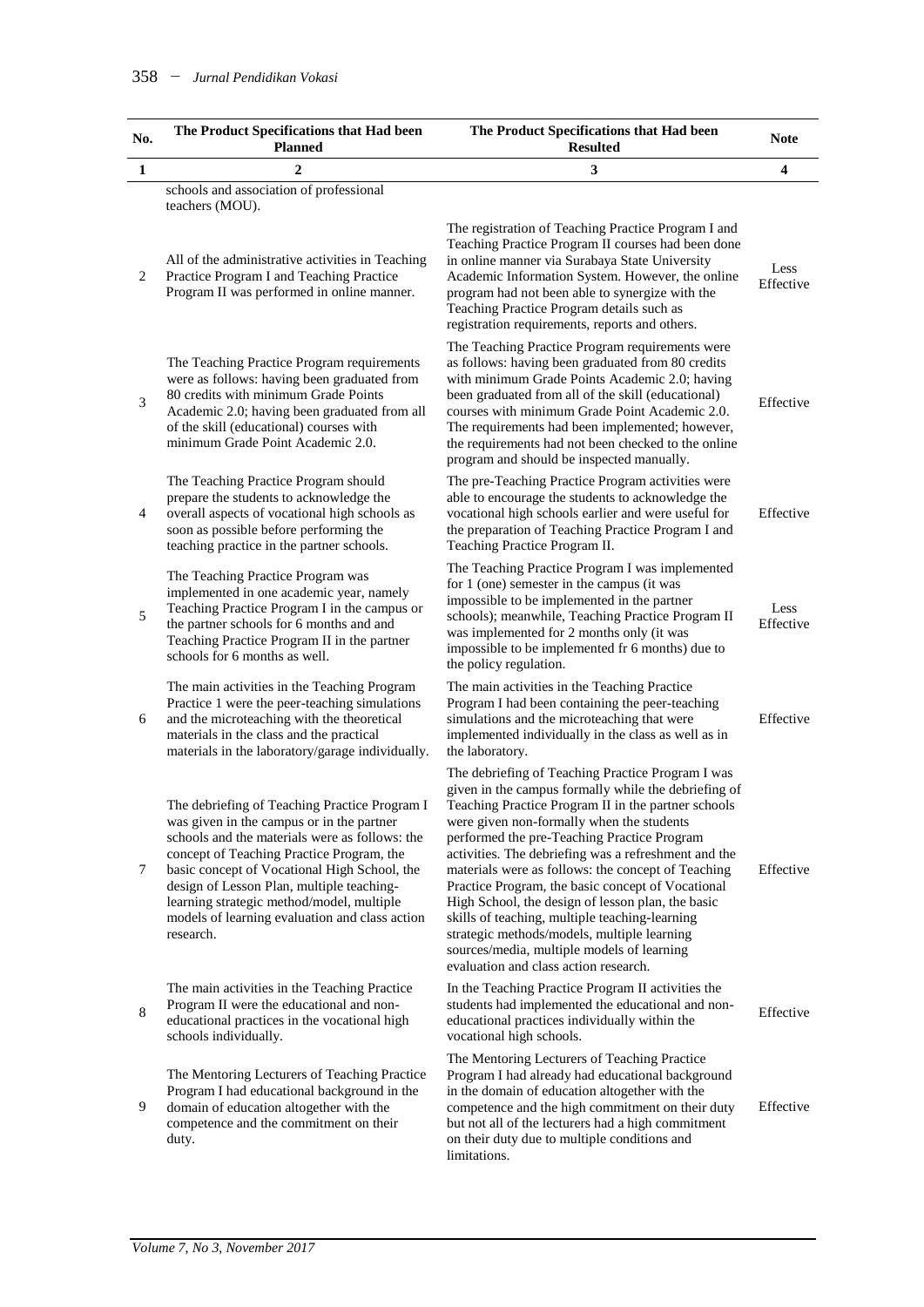| No. | The Product Specifications that Had been<br><b>Planned</b>                                                                                                                                                                                                                                                                                                 | The Product Specifications that Had been<br><b>Resulted</b>                                                                                                                                                                                                                                                                                                | <b>Note</b> |
|-----|------------------------------------------------------------------------------------------------------------------------------------------------------------------------------------------------------------------------------------------------------------------------------------------------------------------------------------------------------------|------------------------------------------------------------------------------------------------------------------------------------------------------------------------------------------------------------------------------------------------------------------------------------------------------------------------------------------------------------|-------------|
| 1   | $\mathbf{2}$                                                                                                                                                                                                                                                                                                                                               | 3                                                                                                                                                                                                                                                                                                                                                          | 4           |
| 10  | The Mentoring Lecturers of Teaching Practice<br>Program II should be those of Teaching<br>Practice Program 1 (if it was possible), should<br>have educational background in the domain of<br>education, should be competent, should have<br>backgrounds of study program that were<br>similar to the students and should have<br>commitment on their duty. | The Mentoring Lecturers of Teaching Practice<br>Program 2 had been appointed from those of<br>Teaching Practice Program 1 and had already had<br>educational backgrounds in the domain of<br>education, should be competent, should have<br>backgrounds of study program that were similar to<br>the students and should have commitment on their<br>duty. | Effective   |
| 11  | The supervising teachers in the Teaching<br>Practice Program II were the ones who had<br>educational backgrounds in the domain of<br>education and of study program that were<br>similar to the students along with the<br>commitment on their duty.                                                                                                       | The supervising teachers in the Teaching Practice<br>Program 2 had been the ones who had educational<br>backgrounds in the domain of education and of<br>study program that were similar to the students<br>altogether with the commitment on their duty.                                                                                                  | Effective   |
| 12  | The evaluation of Teaching Practice Program I<br>was performed by the Mentoring Lecturers of<br>Teaching Practice Program I and the<br>evaluation of Teaching Practice Program II<br>was performed by the supervising teachers of<br>the partner schools and the Mentoring<br>Lecturers of Teaching Practice Program II.                                   | The evaluation of Teaching Practice Program I had<br>been performed by the Mentoring Lecturers of<br>Teaching Practice Program I.<br>The evaluation of Teaching Practice Program II had<br>been implemented by the supervising teachers and<br>the Mentoring Lecturers of Teaching Practice<br>Program II.                                                 | Effective   |

Based on the comparison of product specification that had been defined and the product specification that had been resulted in the final Teaching Practice Program model "KPrIP2," the researcher would like to conclude that 9 (nine) product specifications had been effective while the other 3 (three) product specifications had been less effective.

Another data that might be implemented as the parameter complimentary in the definition of the effectiveness of Teaching Practice Program final model was the final score of Teaching Practice Program students. The score of the students during the stage I experiment as well as the stage II experiment might be viewed in the appendix of research subjects' score list.

Based on the comparison of product specifications that had been defined and the

product specifications that had been resulted, the opinions of mentoring lecturers, officials of vocational high schools, the supervising teachers of vocational high schools and the Teaching Practice Program scores attained by the students who had taken the program, the researchers found that final Teaching Practice Program "KPrIP2" had been **effective**.

The aspect of efficiency in the research was directed to the efficiency of funding that had been spent in order to achieve the objective that had been defined. For example, the researcher would like to provide the comparison of payment (the transportation and other fees) for the mentoring lecturers of recent Teaching Practice Program model and those of Teaching Practice Program entitled "KPrIP2" that had been designed.

| <b>Recent Teaching Practice Program Model</b> |              |                                                                                         |  |  |  |  |
|-----------------------------------------------|--------------|-----------------------------------------------------------------------------------------|--|--|--|--|
| Number of                                     | Number of    | Teaching<br>Practice<br>Teaching<br>Practice<br>Program<br>Program<br>Н                 |  |  |  |  |
| <b>Students</b>                               | Lecturers    | Payment Scheme (ratio 1 : 10)<br>Payment Scheme (ratio 1 : 40)                          |  |  |  |  |
| 80                                            | 8            | $8 \times$ Rp.500.000,- = Rp.4.000.000,-<br>2 x Rp.2.000.000, = Rp.4.000.000, -         |  |  |  |  |
| Total                                         |              | Rp.8.000.000,-                                                                          |  |  |  |  |
|                                               |              |                                                                                         |  |  |  |  |
| "KPrIP2" Teaching Practice Program Model      |              |                                                                                         |  |  |  |  |
| Number<br>of                                  | Number<br>of | Teaching<br>Practice<br>Teaching<br>Practice<br>Program<br>Program                      |  |  |  |  |
| <b>Students</b>                               | Lecturers    | Payment Scheme (ratio 1 : 10)<br>Payment Scheme (ratio 1: 100)                          |  |  |  |  |
| 80                                            | 8            | $8 \times$ Rp.2.000.000,- = Rp.16.000.000,-<br>$8 \times$ Rp.500.000,- = Rp.4.000.000,- |  |  |  |  |
| Total                                         |              | Rp.20.000.000.-                                                                         |  |  |  |  |

Table 2. The comparison of payment for the mentoring lecturers of Teaching Practice Program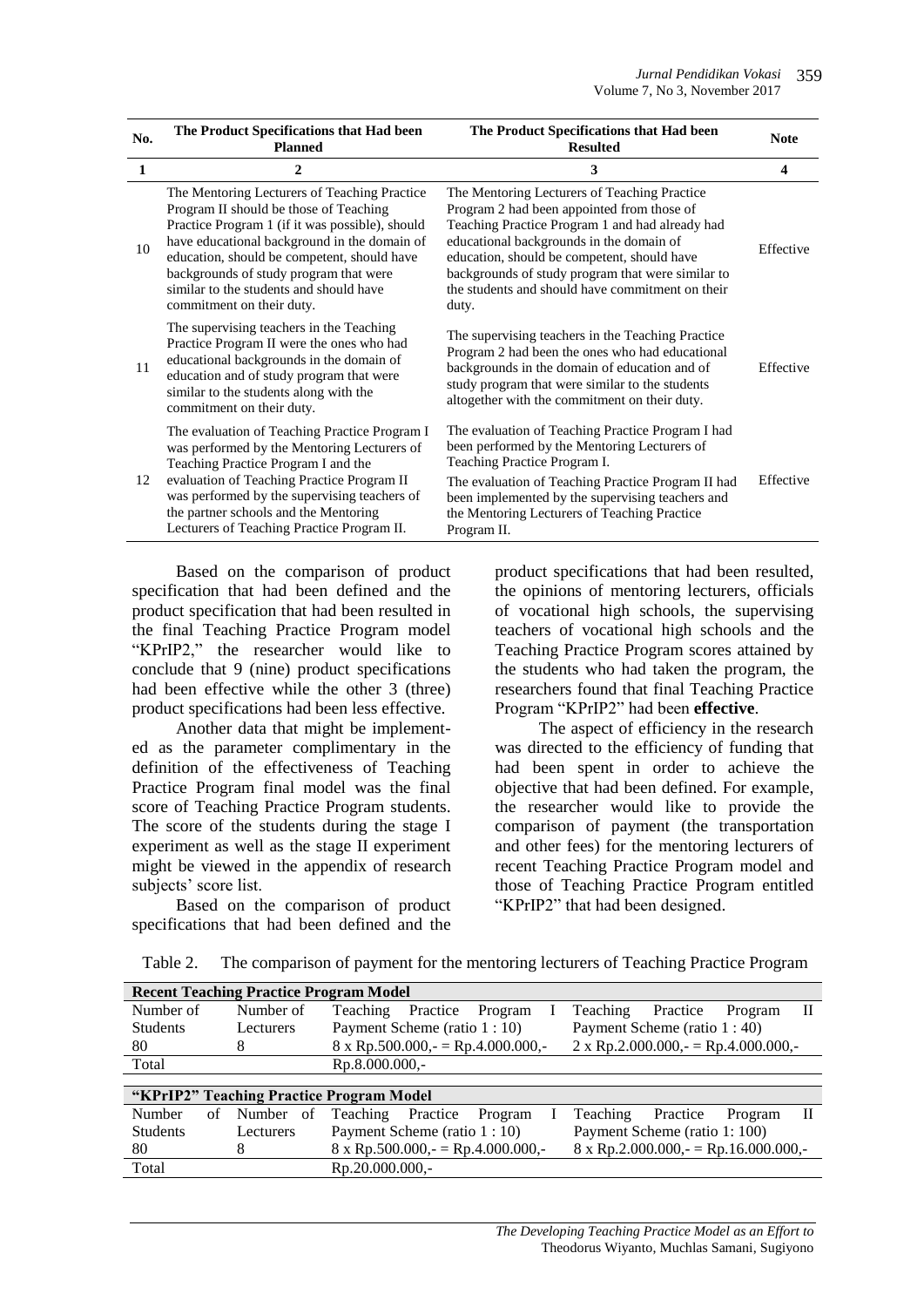Based on the above description and the definition of efficiency as the objective achievement by means of employing human resources, time and cost as minimum as possible, the Teaching Practice Program "KPrIP2" that had been designed was said to be inefficient from the aspect of funding because the university should provide higher incentive due to the increasing number of mentoring lecturers in comparison to the recent Teaching Practice Program model. The calculation was merely a very simple calculation. However, regarding the importance of Teaching Practice Program activities for the teacher candidates and for the LPTK in order to preserve the quality of the graduations, the inefficiency might be overcome by means of the principal policy such as defining the multiple schemes of payment or looking for alternative sources of funding in order to cover the existing cost.

# **CONCLUSIONS**

### **Conclusions**

Based on the data analysis toward the stage I Teaching Practice Program model experiment and the stage II Teaching Practice Program model experiment that were conducted in order to improve the quality of vocational high school teacher candidates competences in the engineering study program, the researcher would like to draw the following conclusions.

The Teaching Practice Program model for the Department of Engineering Surabaya State University consisted of 3 (three) domains namely cooperation, individual training and mentor. The domain of cooperation referred to the cooperation between the vocational high schools and the offices of education in the province/county/city level. Then, the domain of individual training referred to the the students who performed the teaching practicein the simulation formation of peerteaching, micro-teaching and real teching. Next, the domain of mentor referred to the lecturers who guided or mentored the participants or the students of Teaching Practice Program I, the lecturers who were appointed as the Mentoring Lecturers of Teaching Practice Program II and the supervising teachers in the vocational high schools.

The Teaching Practice Program model for the Department of Engineering was perceived to have several weaknesses in the three domains. In the domain of cooperation, the Department of Engineering Surabaya State University, the vocational high schools and the offices of education in the province/ county/city level were not in the formation of partnership that involved the three parties from the planning to the evaluation; however, the domain of cooperation was only implemented to the planning in the activities of Teaching Practice Program II. In the domain of individual training, the students oftenly performed the simulation of peer-teaching only in the class (theory) and not in the laboratory/garage (practice). In the micro-teaching activities, not all of the students who attended the Teaching Practice Program performed the activities due to several limitations. In the domain of mentoring lecturers, there was an incontinuity between the mentoring lecturers of Teaching Practice Program I and those of Teaching Practice Program II. In addition, there was different educational background between the Mentoring Lecturers of Teaching Practice Program II and the students and, as a result, the Teaching Practice Program did not operate effectively.

On the contrary, the strength of the recent Teaching Practice Program model for the Department of Engineering was the high commitment from several officials such as the officials of Department of Engineering, the managers of Teaching Practice Program for the Department of Engineering, the managers of UPT P-4 Surabaya State University, the Mentoring Lecturers of Teaching Practice Program and the students in preparing the competence engineering study program teacher candidates.

The development of Teaching Practice Program model was performed by adopting the methods of R  $\&$  D proposed by Borg  $\&$ Gall by means of two stages, namely the research stage and the development stage. The research stage was performed in an effort to find the initial data in order to generate the conceptual Teaching Practice Program model. Then, the development stage was performed by asking for opinions from the experts of education and Teaching Practice Program in order to be revised and to be improved as the hypothetic Teaching Practice Program model.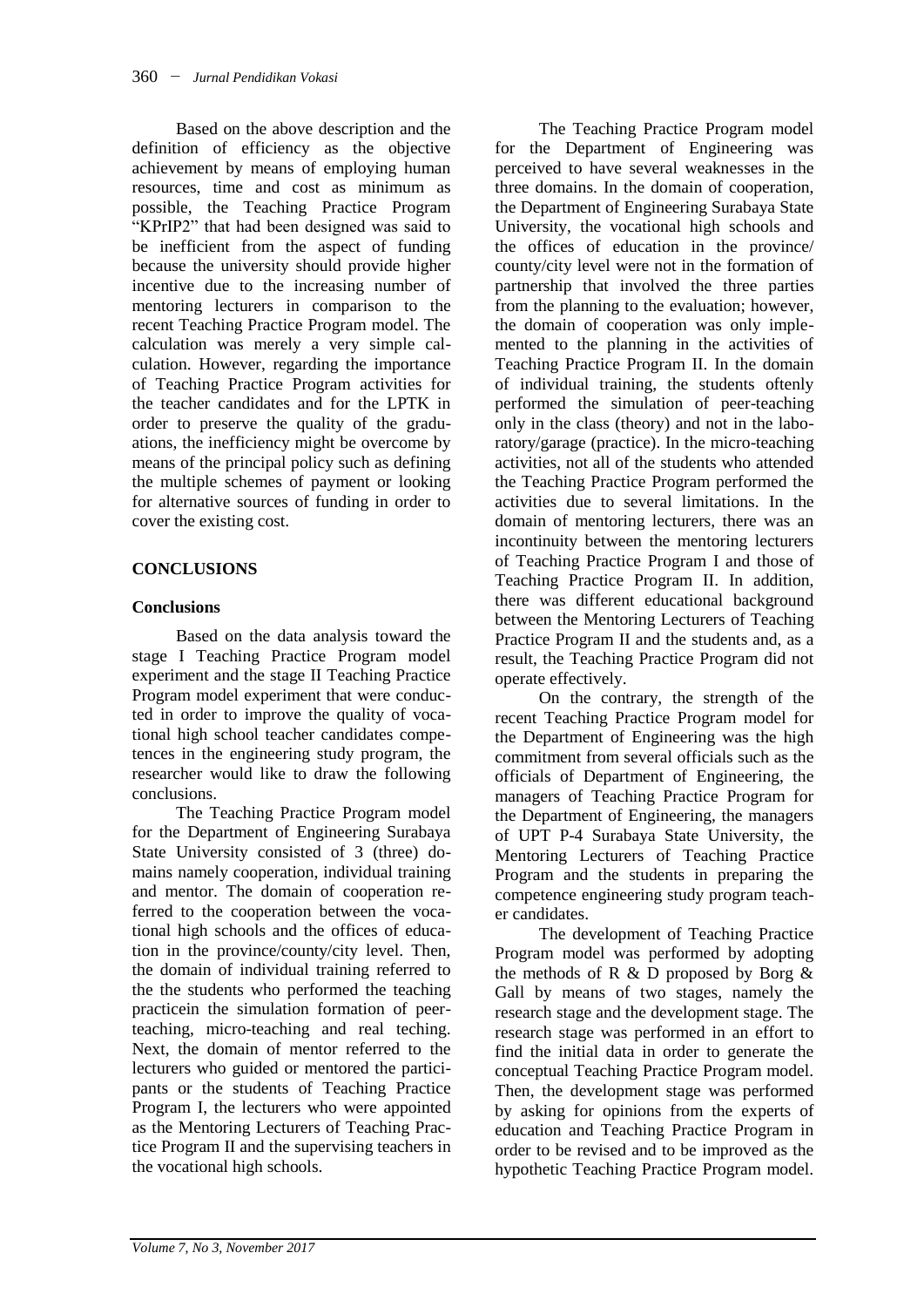Next, the hypothetic Teaching Practice Program model was operated in the limited experiment and the results was the stage I Teaching Practice Program model and the model was operated in the expanded experiment in order to be improved as the stage II Teaching Practice Program model. The last but not the least, the researcher performed a focus group discussion (FGD) in order generate the final model that would be stated as the final product of the effective Teaching Practice Program for the Department of Engineering Surabaya State University.

The final model of Teaching Practice Program for the Department of Engineering had 4 (four) product components namely: partnership cooperation, pre-Teaching Practice Program, individual training and professional mentors; the final model then would be entitled **"KPrIP2."** The Teaching Practice Program model was generated in order to improve the Teaching Practice Program that had been operated in the Department of Engineering Surabaya State University in order to improve the quality of the programs and of the students as the vocational high school teacher candidates in the engineering study program.

The **"KPrIP2"** Teaching Practice Program was effective in terms of preparing the objective of Teaching Practice Program, namely to prepare teaching staffs who had professional, paedagogic, personal and social competences. However, from the aspect of efficiency, the **"KPrIp2"** Teaching Practice Program model might be stated as inefficient. The efficiency that the researcher referred to was the efficiency in the aspect of economy in which there had been increasing budget due to the increasing number of mentoring lecturers for the Teaching Practice Program.

### **Suggestions**

Several suggestions that the researcher would like to provide from the implementation Teaching Practice Program model research and development in order to improve the quality of vocational high school teacher candidates in the engineering study program were as follows.

For the Operating Unit of Teaching Practice Program Surabaya State University, the researcher would like to provide the following suggestions: (a) the unit should

develop a partnership cooperation with the offices of education in the province/county/ city level, the association of teacher profession and the vocational high schools in terms of planning, implementation and evaluation toward the Teaching Practice Program activities periodically; (b) the unit should create a shared consortium with the LPTK in order to equalize the perception toward the implementation of pre-service Teaching Practice Program; (c) the unit should promote the pre-Teaching Practice Program activities to be the decree unit if the Teaching Practice Program time allocation and the implementation period had not been changed; (d) the unit should have coordination with the leaders in order to accomodate the continuity of Mentoring Lecturers of Teaching Practice Program I to be the Mentoring Lecturers of Teaching Practice Program II with a requirement of having educational backgrounds that were similar to the students or the participants of Teaching Practice Program with the maximum ratio of lecturer and students 1:10; (e) the unit should develop a qualification-based Teaching Practice Program model for the vocational high school teachers in the engineering study program; and (f) the unit should increase the number of micro-teaching laboratories altogether with the equipment so that each of the Teaching Practice Program students or participants would perform the microteaching individually (without being represented).

For the offices of education in the province/county/city level and the association of professional teacher, the researcher would like to suggest that the two institutions would establish partnership with the LPTK in an effort to improve the educational quality in the LPTK especially in the Teaching Practice Program as a medium of actual teaching practice for the future Indonesian teachers.

For the educational academics, the researcher would like to suggest that the academics would really preserve the idealism and the professionalism in order to prepare the future Indonesian teachers.

For the LPTK developers, the researcher would like to suggest that the institutions would preserve the continuity and would increase the quality of Teaching Practice Program implementation in the LPTK by means of policy and funding support.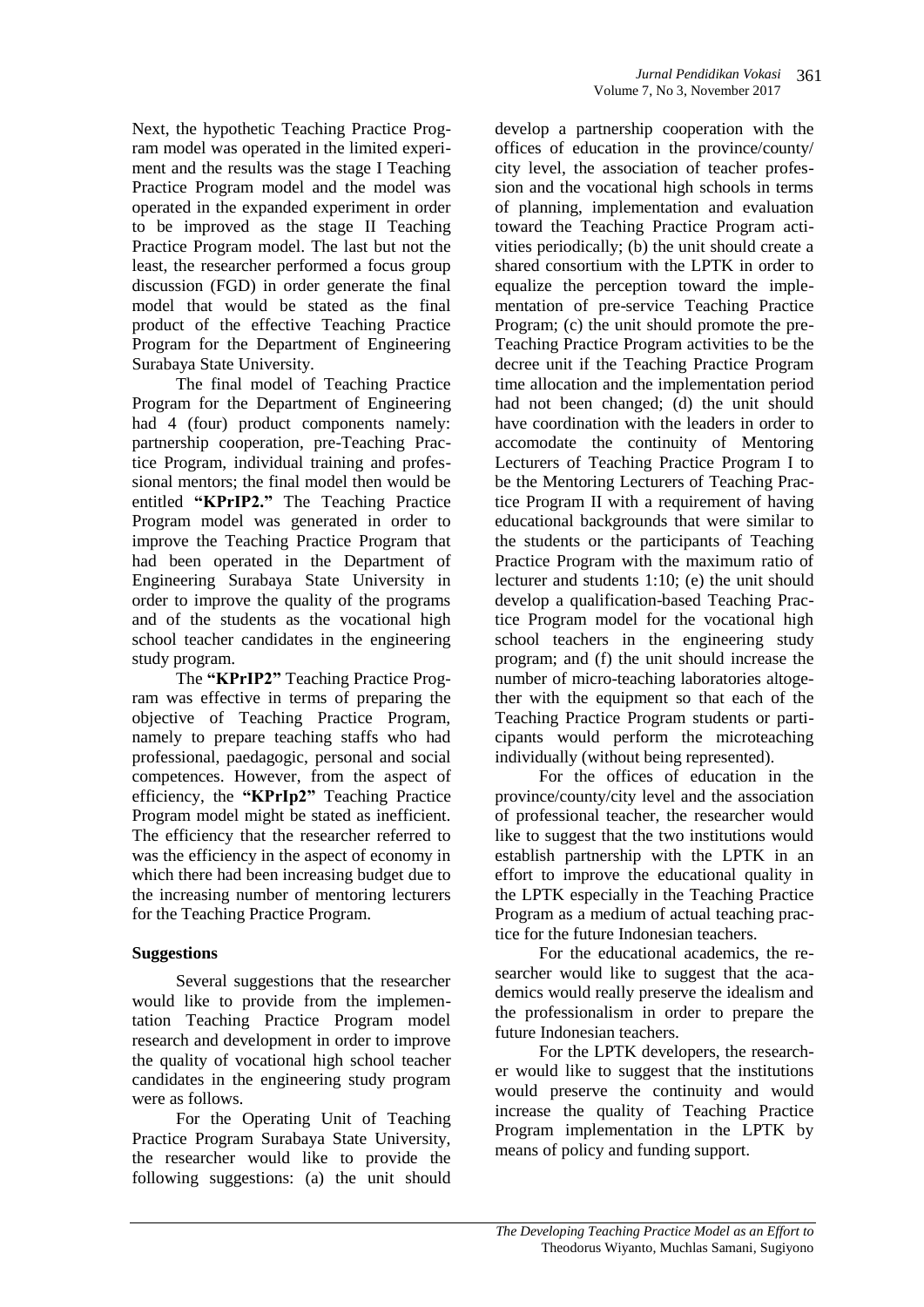For the educational researchers especially the vocational education researchers, the researcher would like to suggest that the researchers would develop or would follow up the results of the research by developing the other Teaching Practice Program models that were more effective.

For the students of the Department of Engineering, the researcher would like to suggest that the students would be aware of the importance of the activities as an effort to train themselves in order to be the competent engineering study program teachers in the vocational high schools where they would be assigned.

#### **Further Product Dissemination and Development**

The final stage of R & D research methods, according to Borg & Gall (1983), was the dissemination of the product as a result of the research. The dissemination of the product might certainly be conducted after the research had been approved by the approval team in the promotional session of the Doctoral Degree within the Undergraduate Program of Yogyakarta State University. The product dissemination then should be planned in the form of consignment to any media such as print media, educational journal, educational seminar in the regional level, educational seminar in the national level, educational seminar in the international level and alike.

Furthermore, the researcher would develop the results of the research internally and externally. Internally, the researcher would plan to have more socializations on the importance of the Teaching Practice Program ("KPrIP2") model to the fellow colleagues in order to improve the quality of the teacher candidate especially the teacher candidates in the engineering study program. The most important matter in the socialization was that there should be involvement from the Offices of National Education in the province/ county/city level as a team of educational consortium in planning, implementing and evaluating the Teaching Practice Program activities consistently.

Externally, the researcher would like to keep the communication with the vocational high schools in the engineering study program in terms of the increasing developments such as the curriculum development, the learning

facility development, the learning method development and alike.

In addition, the results of the research might be implemented as a matter of reference in the educational policy making, especially regarding the association, the continuity and the follow up between the Teaching Practice Program Activities in the educational undergraduate program and those of the teachers' professional education program (*Program Profesi Guru* or PPG). The researcher expected that there would be a resulted policy based on the results of the research so that the materials of Teaching Practice Program in the educational undergraduate program would not be overlapped, would not be synchronized or would not be associated from one to another. The educational undergraduate program still generated the competence teacher candidates while the teachers' professional program still generated the competent teachers.

### **REFERENCES**

- Alcorn, N. (1999). *To the fullest extent of his powers: ce beeby"s life in education*. Wellington: Victoria University Press.
- Anonymous. (2014, March 1). Saatnya revitalisasi pendidikan calon guru. *Kompas*.
- Borg, W. R., & Gall, M. D. (1983). *Educational research: An introduction* (4th ed.). New York: Longman Publishing.
- Department of National Education. Undang-Undang Nomor 20 Tahun 2003 tentang Sistem Pendidikan Nasional (2003).
- Department of National Education. (2006). *Peraturan Menteri Pendidikan nasional nomor 22 tahun 2006 tentang standar isi*. Jakarta: Department of National Education.
- Depdiknas. Undang-Undang No. 14 Tahun 2005 tentang Guru dan Dosen (2005). Jakarta.
- Dharma, S. (2009, October 27). Penguasaan materi pelajaran lemah. *Kompas*.
- Fullan, M. (2007). The new meaning of educational change (3rd ed.). New York: Teachers College Press.